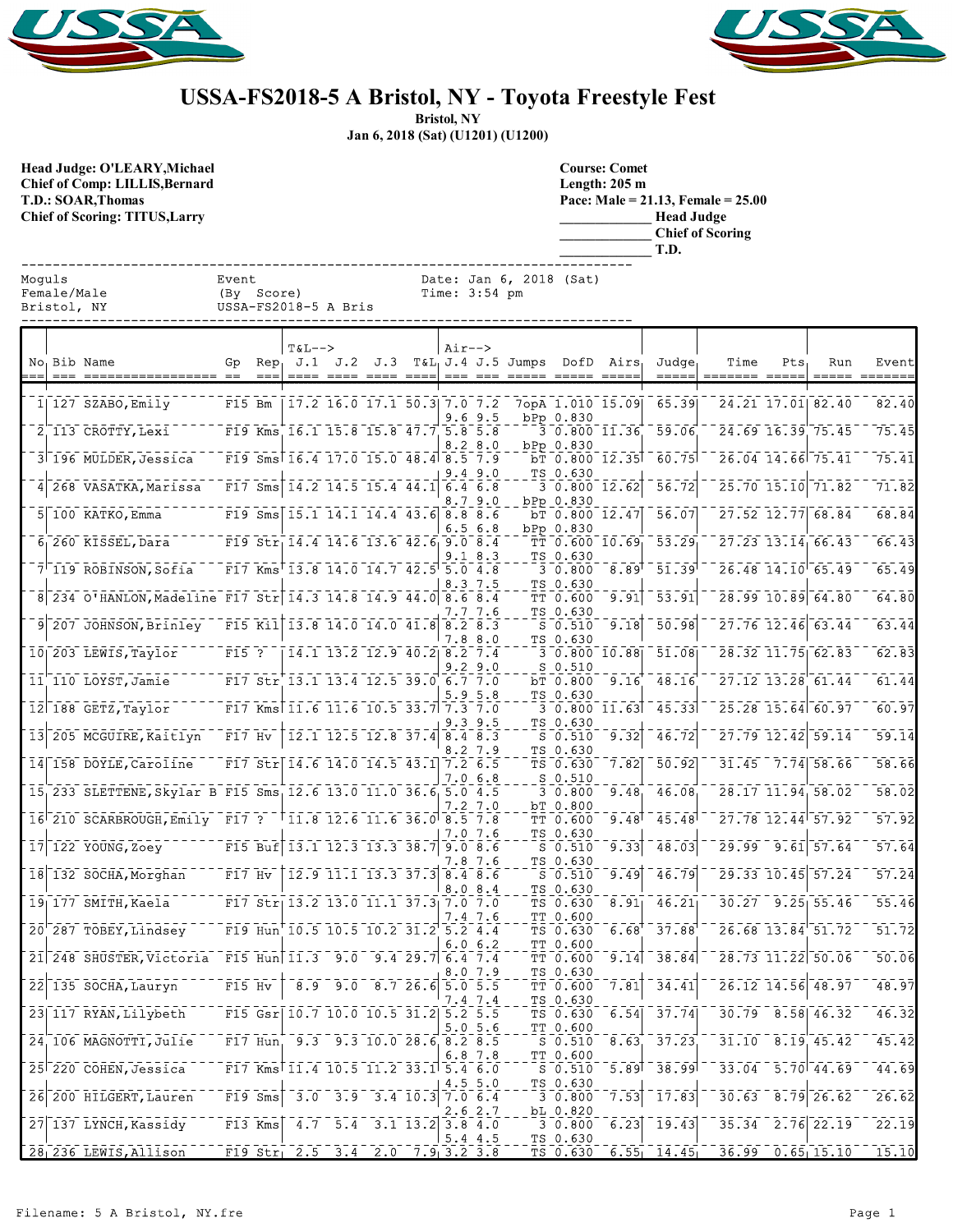Moguls Event Date: Jan 6, 2018 (Sat)<br>Female/Male (By Score) Time: 3:54 pm<br>Bristol, NY USSA-FS2018-5 A Bris Female/Male (By Score) Time: 3:54 pm Bristol, NY USSA-FS2018-5 A Bris

|  | No Bib Name                                                   | Gp       |           | <b>T&amp;L--&gt;</b>                                                  |                                                                                                           | $Air--$ |                   | Rep $J.1$ J.2 J.3 T&L J.4 J.5 Jumps DofD Airs |                                |                  | Judgel                      | Time                                                    | Pts | Run                                                                                                                                                              | Event              |
|--|---------------------------------------------------------------|----------|-----------|-----------------------------------------------------------------------|-----------------------------------------------------------------------------------------------------------|---------|-------------------|-----------------------------------------------|--------------------------------|------------------|-----------------------------|---------------------------------------------------------|-----|------------------------------------------------------------------------------------------------------------------------------------------------------------------|--------------------|
|  |                                                               |          | $==$      | $== == =$                                                             | ==== ====                                                                                                 | $== =$  | 8.3 8.8           | =====                                         | S 0.510                        |                  | $=$ $=$ $=$ $=$             | ======= =====                                           |     |                                                                                                                                                                  | =======            |
|  | $1 237$ LEWIS, Alex                                           |          |           | M19 Kms   18.3 17.9 18.0 54.2 9.3 9.6                                 |                                                                                                           |         |                   |                                               |                                | bF 0.830 15.35   | 69.55                       |                                                         |     | 22.61 13.75 83.30                                                                                                                                                | 83.30              |
|  | 2 129 TIKTINSKY, Peter                                        |          |           | MSr Sms 17.0 17.2 17.8 52.0 9.6 9.2                                   |                                                                                                           |         | 8.68.9            |                                               | 7opA 0.860<br>7opA 0.860 15.24 |                  | 67.24                       |                                                         |     | 21.70 15.13 82.37                                                                                                                                                | 82.37              |
|  |                                                               |          |           |                                                                       |                                                                                                           | 10.     | 9.9               |                                               | bL 0.720                       |                  |                             |                                                         |     |                                                                                                                                                                  |                    |
|  | 3 199 SCHUNK, Harrison                                        |          |           | M19 Sms 17.3 17.8 17.6 52.7 9.6 9.5                                   |                                                                                                           |         | 9.59.6            |                                               | bPp 0.730                      | bL 0.720 13.84   | 66.54                       |                                                         |     | 21.99 14.69 81.23                                                                                                                                                | 81.23              |
|  | 4 216 BEAUREGARD, Ian                                         |          |           | M19 Kms 17.1 17.0 17.3 51.4 7.6 7.0                                   |                                                                                                           | 8.0     | 8.6               |                                               | 7opA 0.860 12.25<br>bL 0.720   |                  | 63.65                       |                                                         |     | 21.17 15.93 79.58                                                                                                                                                | 79.58              |
|  | 5 102 MOSSBROOK, Skye                                         | M19 Bm   |           |                                                                       | 16.3 17.2 17.2 50.7 7.7 7.9                                                                               | . 4     | 9.2               |                                               | bF 0.830 13.16<br>bL 0.720     |                  | 63.86                       |                                                         |     | 21.99 14.69 78.55                                                                                                                                                | 78.55              |
|  | $61101$ CYKER, Leo                                            |          |           | M19 Sms 16.6 16.3 15.8 48.7 8.3 8.0                                   |                                                                                                           |         | .69.0             |                                               | $bF$ 0.830 13.09<br>bL 0.720   |                  | 61.79                       |                                                         |     | 20.68 16.68 78.47                                                                                                                                                | 78.47              |
|  | $7'$ 225 SHAMBELAN, C.J.                                      |          |           | M19 Kms 15.0 15.0 15.4 45.4 9.5 9.6                                   |                                                                                                           | 8.7     | 8.0               |                                               | LG 1.230                       | 7opA 0.860 18.13 | 63.53                       |                                                         |     | 22.53 13.87 77.40                                                                                                                                                | 77.40              |
|  | 8 219 BOLESKY, Blake                                          | M17 ?    |           |                                                                       | 15.1 14.7 15.2 45.0 8.0 8.0                                                                               |         |                   |                                               |                                | 7opA 0.860 13.34 | 58.34                       |                                                         |     | 23.19 12.88 71.22                                                                                                                                                | 71.22              |
|  | 9 288 STIEFEL, Adam                                           |          | $M17$ Kms |                                                                       | $\overline{14.7}$ $\overline{14.2}$ $\overline{15.9}$ $\overline{44.8}$ $\overline{6.2}$ $\overline{6.6}$ | . 0     | 8.7               |                                               | bPp 0.730<br>7opA 0.860 10.68  |                  | 55.48                       |                                                         |     | 21.72 15.10 70.58                                                                                                                                                | 70.58              |
|  | 10 206 NORTH, Curtis                                          |          |           | M17 Kms  15.4 16.2 15.5 47.1  8.0 8.6                                 |                                                                                                           | 7.6     | 7.2               |                                               | bT 0.700                       | 3p 0.730 10.81   | 57.91                       |                                                         |     | 23.76 12.01 69.92                                                                                                                                                | 69.92              |
|  | 11 123 KOSINSKI, Henry                                        |          |           | M17 Sms 14.4 15.0 14.6 44.0 5.8 5.8                                   |                                                                                                           | 6.8     | 6.8               |                                               | 3 0.700<br>bF 0.830 10.38      |                  | 54.38                       |                                                         |     | 21.86 14.89 69.27                                                                                                                                                | 69.27              |
|  | 12 169 LATTERMAN, Spencer M17 Sev 15.9 15.0 14.8 45.7 8.0 8.5 |          |           |                                                                       |                                                                                                           |         | 7.7 7.8           |                                               | bL 0.720                       | bT 0.700 11.44   | 57.14                       |                                                         |     | 24.68 10.62 67.76                                                                                                                                                | 67.76              |
|  | 13 195 LEVITTS, Blake                                         |          | M19 Kms   |                                                                       | 16.3 15.4 15.1 46.8                                                                                       |         | 7.8 8.4<br>6.05.8 |                                               | 3 0.700<br>3 0.700             | 9.50             | 56.30                       |                                                         |     | 24.26 11.25 67.55                                                                                                                                                | $\overline{67.55}$ |
|  | 14 124 PETRONE, Jack                                          |          |           | M13 Kms 15.5 17.0 16.7 49.2 5.8 5.0                                   |                                                                                                           |         | 8.5 8.3           |                                               | <b>TTS 0.640</b><br>3p 0.730   | 8.73             | 57.93                       |                                                         |     | 25.38 9.56 67.49                                                                                                                                                 | 67.49              |
|  | 15 269 ESTELLA, Ryan                                          |          |           | M17 Pro 15.3 15.0 14.8 45.1 8.4 7.4                                   |                                                                                                           |         | 9.28.9            |                                               | TS 0.530<br>TS 0.530           | 8.13             | 53.23                       |                                                         |     | 25.08 10.01 63.24                                                                                                                                                | 63.24              |
|  | 16 134 MCGUIRE, Michael                                       | $M17$ Hv |           |                                                                       | $12.6$ 13.1 12.3 38.0 9.5 9.2                                                                             |         | 8.0 7.8           |                                               | TT 0.500                       | $bT$ 0.700 13.00 | 51.00                       |                                                         |     | 23.90 11.80 62.80                                                                                                                                                | 62.80              |
|  | $17$   107 ALVA, Isaac                                        | M15 Bm   |           |                                                                       | $13.7$ $13.4$ $14.2$ $41.3$ $7.7$ $7.8$                                                                   |         | 8.88.9            |                                               | bPp 0.730<br>bT 0.700          | 9.31             | $\overline{50.61}$          |                                                         |     | 23.94 11.74 62.35                                                                                                                                                | 62.35              |
|  | 18 115 RYAN, Aidan                                            |          |           | M17 Gsr 13.3 12.6 12.4 38.3 8.8 8.8                                   |                                                                                                           |         | 5.3 5.8           |                                               | 3 0.700                        | bPG 0.830 13.46  | 51.76                       |                                                         |     | 24.90 10.29 62.05                                                                                                                                                | 62.05              |
|  |                                                               |          |           |                                                                       |                                                                                                           |         | 8.2 8.7           |                                               | bPp 0.730                      |                  |                             |                                                         |     | 24.78 10.47 60.81                                                                                                                                                | 60.81              |
|  | 19 227 GRAMMAS, Caleb                                         |          |           | M15 Gsr   14.4 13.0 13.4 40.8 8.0 7.9                                 |                                                                                                           |         | 5.0 5.9           |                                               | bT 0.700<br>bPp 0.730          | 9.54             | 50.34                       |                                                         |     |                                                                                                                                                                  |                    |
|  | 20 114 DAMORE, Tyler                                          |          |           | M15 Kms 14.6 13.9 13.3 41.8                                           |                                                                                                           | 7.6     | 8.07.8<br>7.2     |                                               | 3 0.700 10.92<br>3p 0.730      |                  | 52.72                       | 26.93                                                   |     | $7.21$ 59.93                                                                                                                                                     | 59.93              |
|  | $21$ 222 LYNCH, Clay                                          |          |           | M17 Kms 13.3 13.0 13.4 39.7 7.8 8.2                                   |                                                                                                           |         | 6.87.6            |                                               | 3 0.700                        | TTS 0.640 10.15  | 49.85                       |                                                         |     | 25.06 10.04 59.89                                                                                                                                                | 59.89              |
|  | 22 111 SERELS, Spencer                                        |          |           | M19 Sms 14.0 14.4 14.5 42.9                                           |                                                                                                           | 7.6     | 5.05.4<br>7.6     |                                               | 3 0.700<br>TS 0.530            | 7.66             | 50.56                       |                                                         |     | 25.87 8.82 59.38                                                                                                                                                 | 59.38              |
|  | 23 133 LAMLEIN, Raymond                                       |          |           | M15 Kms 13.7 11.4 13.0 38.1 8.1 7.6                                   |                                                                                                           |         | 6.67.1            |                                               | 3 0.700<br>XS 0.560            | 9.32             | 47.42                       |                                                         |     | 24.36 11.10 58.52                                                                                                                                                | 58.52              |
|  | 24 162 TOBEY, Gavin                                           |          |           | M15 Hun 14.4 14.7 14.1 43.2 7.2 6.4                                   |                                                                                                           |         | 5.04.6            |                                               | TS 0.530<br>bT 0.700           |                  | 6.96, 50.16                 |                                                         |     | 26.20 8.32 58.48                                                                                                                                                 | 58.48              |
|  | 25 232 0'HANLON, Patrick M15 Str 12.0 12.8 13.1 37.9 6.6 6.4  |          |           |                                                                       |                                                                                                           |         | 5.2 8.5           |                                               | bT 0.700<br>$S_0.410$          |                  | $7.35$ <sup>7</sup> $45.25$ | $22.98$ 13.19 58.44                                     |     |                                                                                                                                                                  | 58.44              |
|  | 26 112 GRAMMAS, Elijah                                        |          |           | M17 Gsr 10.5 12.7 12.1 35.3 7.6 7.9                                   |                                                                                                           |         | 4.0 4.2           |                                               | bPp 0.730                      | 7.33             | 42.63                       |                                                         |     | $2\overline{1}\cdot\overline{3}\overline{9}\cdot\overline{1}\overline{5}\cdot\overline{6}\overline{0}\cdot\overline{5}\overline{8}\cdot\overline{2}\overline{3}$ | 58.23              |
|  | 27 121 SCHEID, Nicholas                                       |          |           | M15 Sms 13.5 13.6 13.3 40.4 6.0 6.0                                   |                                                                                                           |         |                   |                                               | $S_0.410$<br>bT 0.700          | 9.41             | 49.81                       |                                                         |     | $26.23 - 8.27$ 58.08                                                                                                                                             | 58.08              |
|  | 28 125 GREEN, Keenan                                          |          |           | M17 Kil 13.5 14.0 12.5 40.0 7.8 7.8                                   |                                                                                                           |         | 7.1 7.8           |                                               | 3 0.700<br>TT 0.500            | $7.96_1$         | $-47.96$                    | $\overline{25.97}$ $\overline{8.67}$ $\overline{56.63}$ |     |                                                                                                                                                                  | 56.63              |
|  | 29 184 BUTLER, Bryce                                          |          |           | M17 Hv 12.4 11.8 11.2 35.4 8.6 8.2                                    |                                                                                                           |         | 6.0 5.6           |                                               | 3 0.700                        |                  | 3p 0.730 11.67 47.07        | $25.79$ $8.94$ $56.01$                                  |     |                                                                                                                                                                  | 56.01              |
|  | 30 108 RUGABER, Ian                                           | $MT9$ ?  |           | $\begin{bmatrix} 13.1 & 13.0 & 13.5 & 39.6 & 5.4 & 6.1 \end{bmatrix}$ |                                                                                                           |         | 7.2 8.0           |                                               | bpP 0.730<br>30.700            | 7.89             | 47.49                       |                                                         |     | $26.97 - 7.15$ 54.64                                                                                                                                             | 54.64              |
|  | 31 160 AUTIELLO, Thomas                                       |          |           | $\sqrt{17}$ Kms 13.5 12.7 13.0 39.2 8.8 8.6                           |                                                                                                           |         | 4.8 5.8           |                                               | 3p 0.730<br>TS 0.530           | 8.34             | 47.54                       |                                                         |     | $27.77 - 5.94$ 53.48                                                                                                                                             | $\overline{53.48}$ |
|  | 32  105 REILEY, Camden                                        |          |           | M17 Nys 11.5 11.4 11.2 34.1 8.5 8.1                                   |                                                                                                           |         | 5.7 6.0           |                                               | TTS 0.640<br>3 0.700           | 9.93             | 44.03                       |                                                         |     | 25.54 9.32 53.35                                                                                                                                                 | $\overline{53.35}$ |
|  | 33 136 ROTHBERG, Michael M15 Kms 12.6 13.0 12.5 38.1 7.6 7.8  |          |           |                                                                       |                                                                                                           |         | 5.5 5.8           |                                               | 3p 0.730<br>3 0.700            | 8.71             | 46.81                       |                                                         |     | $28.96$ 4.14 50.95                                                                                                                                               | 50.95              |
|  | 34 925 COLLINS, Aidan                                         |          |           | $MT$ ? $12.9$ 12.2 11.4 36.5 6.2 6.9                                  |                                                                                                           |         | 6.3 7.0           |                                               | TT 0.500<br>3 0.700            | 8.82             | $-45.32$                    |                                                         |     | $28.20 - 5.29 - 50.61$                                                                                                                                           | $\overline{50.61}$ |
|  | $35$ $253$ $\overline{D}$ INN, Con                            |          |           | $\overline{M15}$ Kms 13.1 12.2 13.2 38.5 7.0 6.2                      |                                                                                                           |         | 7.8 8.2           |                                               | ST 0.530<br>TS 0.530           | 6.75             | $-45.25$                    |                                                         |     | $28.40$ $4.99$ 50.24                                                                                                                                             | $\overline{50.24}$ |
|  |                                                               |          |           | M15 Kms 11.8 13.0 12.0 36.8 9.3 8.5                                   |                                                                                                           |         | 8.07.9            |                                               | $S_0.410$                      |                  |                             | $\frac{-28.44 - 4.92}{49.60}$                           |     |                                                                                                                                                                  | $\overline{49.60}$ |
|  | 36 126 ARQUIT, Jamie                                          |          |           |                                                                       |                                                                                                           |         |                   |                                               | <u>S 0.410</u>                 |                  | $7.88$ 44.68                |                                                         |     |                                                                                                                                                                  |                    |